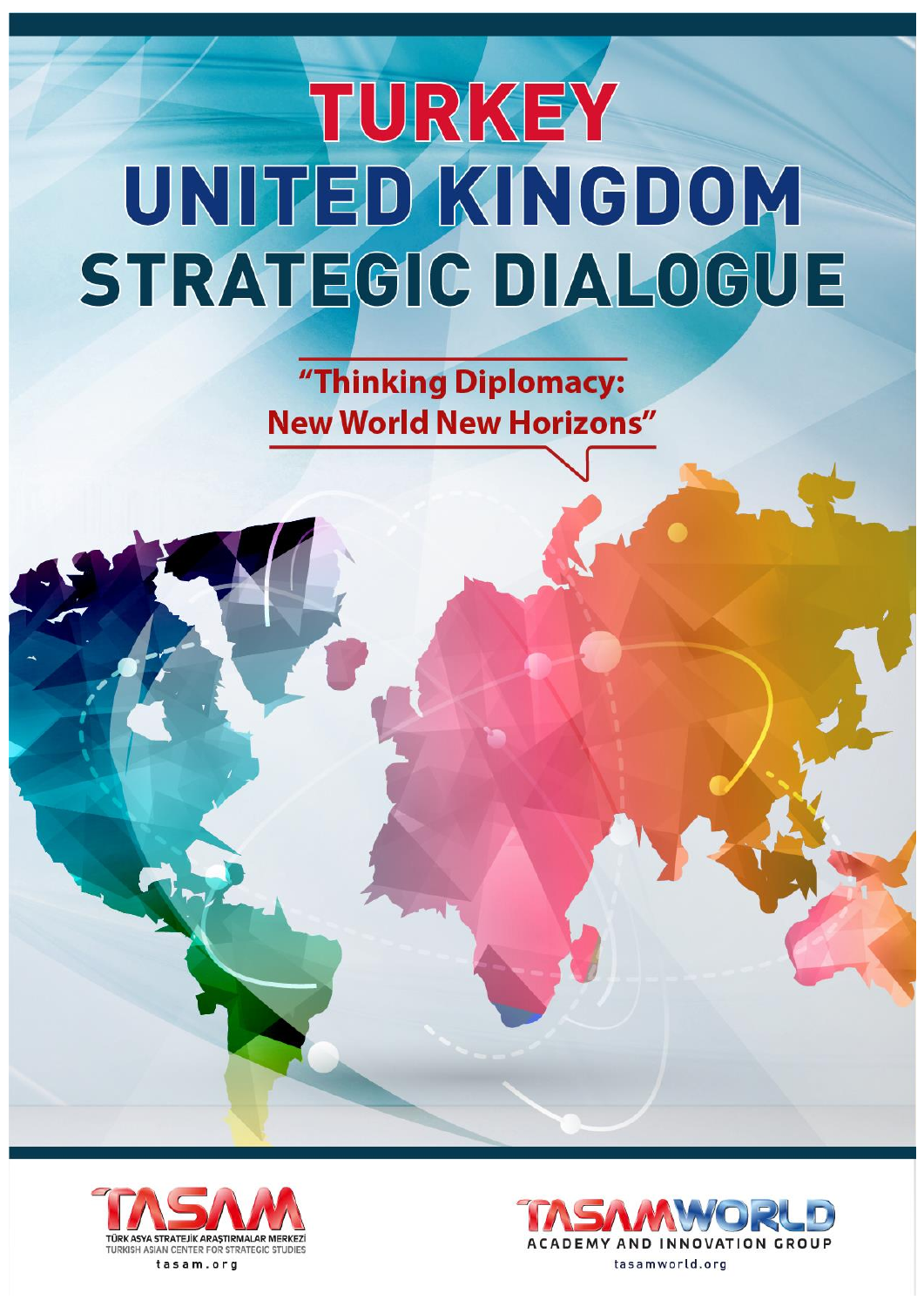

## **VISION DOCUMENT** (DRAFT)

# **TURKEY - UNITED KINGDOM STRATEGIC DIALOGUE**

## **"Thinking Diplomacy: New World New Horizons"**

## **( Turkey - United Kingdom )**

Turkey distinguishes itself with a 80-million inhabitants, growing economy and geo-strategic status in the center of Afro-Eurasia main land. Depending on its historical and cultural ties between Europe, Black Sea, Caucasus, Asia, Middle East and Africa, and rising activities in international organizational areas particularly in the United Nations, and leading membership of the international organizations such as NATO, AGIT, and CICA, and recent efficiently developed foreign policy, Turkey has become an actor, which has been gaining importance in global scene.

The United Kingdom played a pioneering role in Europe and the rest of the world with its concept of financial accumulation, which is unique to the Modern Era, the Industrial Revolution, the development of new approaches to domestic and foreign policies and advancements in art, science and technology. Having been a global power from the  $17<sup>th</sup>$  century onwards, the UK lost some of its influence in the global arena after the Second World War. However, with a population of 66 million and a GDP of 2.716 trillion dollars, the UK still maintains its position as a significant global actor thanks to its rich financial, industrial, historical, cultural and political heritage and expertise.

The UK was one of the first countries the Ottoman Empire established regular diplomatic relations with. The two countries have a history marked with periods of extended friendly relations as well as periods of war and confrontation in varies alliances, prior to the foundation of the Republic of Turkey in 1923.. The deep-rooted ties between Turkey and the UK are based on shared values and have continuously been improving through high-profile state visits. Both governments share the political will to enhance cooperation in every field. United Kingdom is one of the strongest supporters of Turkey's EU accession process. Turkey and the UK share similar views on and consult each other for the resolution of regional and international issues. For example, both countries work closely together on issues such as the Syrian conflict, Iran's nuclear capabilities and intentions, Somalia, Afghanistan and the West Balkans.

The "2010 Strategic Partnership Document", which was signed during Prime Minister Cameron's visit to Turkey in July 2010, constitutes a road map of a wide range of concrete areas of cooperation to strengthen their partnership. The "Turkish-British Sweet Tongue (Tatlı Dil) Forum" was founded consisting of various politicians, academics, media representatives and artists from both sides with the aim of strengthening and institutionalizing the dialogue between both countries. The first meeting of this forum was held in 2011 and the seventh and latest meeting was held in 2018. By taking into account the developments regarding the epidemic, efforts to held the eighth meeting that could not be held in 2019 due to the "Brexit" process and in 2020 due to the Covid-19 outbreak, hosted by Turkey are underway. . In 2019, Turkey was visited by over 2.5 million tourists from the UK.



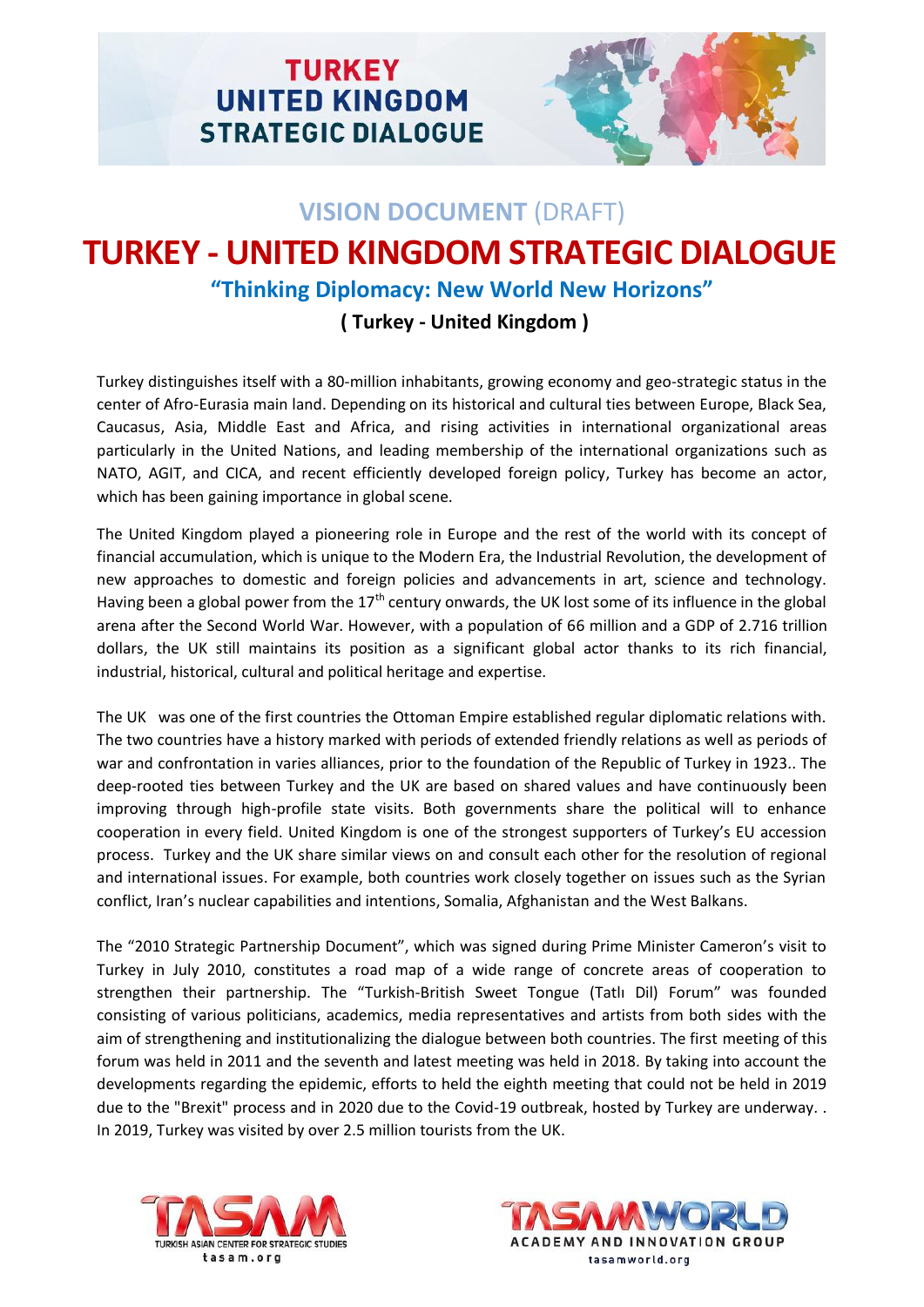

The bilateral trade volume between Turkey and UK stood at 16.297 billion dollars in 2019 and trade gap weigh against UK was approximately 5.444 billion dollars. In 2019, UK took the 2<sup>nd</sup> place among Turkey's exporting countries and the 9<sup>th</sup> place among its imports. The main products exported by Turkey to UK are gold, textile and apparel products, electrical and non-electrical machinery, motor vehicles and parts, iron and steel products, insulated wires, cables and other electrical conductors. The main products exported by UK to Turkey are diesel, semi-diesel engines, automobiles, iron/steel waste and scraps and their ingots, medicines for use in treatment and protection. Between 2002-2019; Turkish investments in the UK was 2,969 billion dollars and UK investment realized in Turkey was 11.120 billion dollars.

The main elements of Turkish-British relations are trade volumes exceeding 16 billion dollars, shared vision and interests in international affairs, Turkey's EU membership bid and tourism. In addition to bilateral and institutional relations between the two countries, Turkey is also an important partner of the UK in many security and political organizations such as NATO, the OSCE and European Council. Both countries have strong commitment to democracy, human rights and the rule of law, and are both members of the G20 and the World Trade Organization.

The basis tendency coming with globalization and multidimensionality which gained momentum after the end of the Cold War, aims to strengthen the countries not by themselves but through certain regional cooperation and trans-regional partnerships. Countries are now moving towards an open structure based on dialogue and cooperation in economic, political and cultural terms, while those who cannot adapt are experiencing serious instability.

It is being deeply felt that there is an urgent necessity for collaborative works of the two countries so that the solutions for the regional issues can be found. Now it is required that the two countries head towards a future structure, in order to uplift the Turkey - United Kingdom relations an ideal point within a world power schema which takes its form in a multi-dimensional way, by creating a mutual deepening not only in political and strategic basis but also in its each parameters. History offers both the two countries opportunities for deepening their interdependency. In this regard, the **Turkey - United Kingdom Strategic Dialogue**, which will bring together the representatives of the related sectors in a comprehensive way that includes the strategic dimension of the relations, will play a significant role.



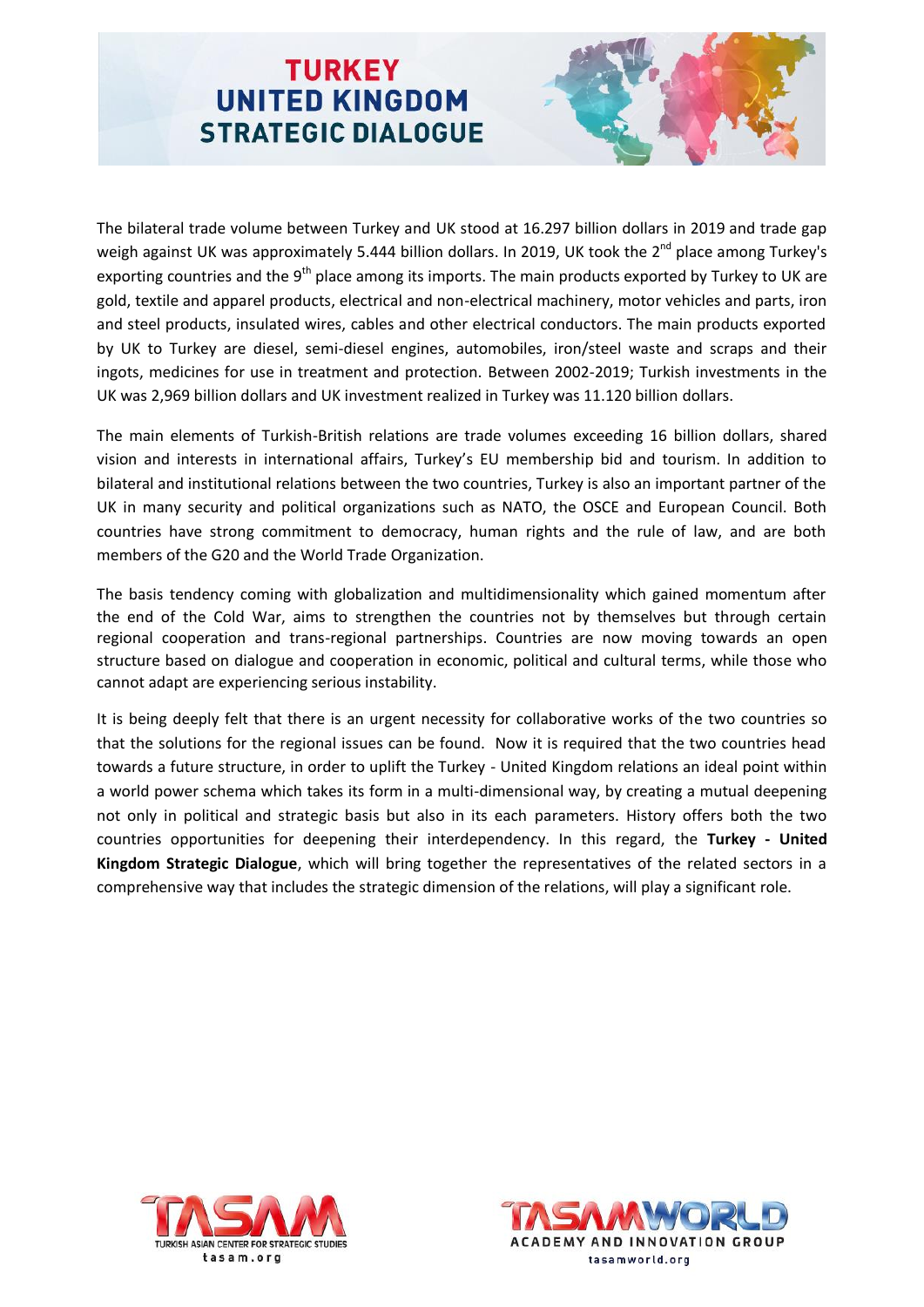

## **Main Theme**

**Thinking Diplomacy: New World New Horizons**

#### **Sub Themes**

**New Balances New Economy Turkey - United Kingdom Economic Relations: Opportunities and Threats Energy Policies: Geopolitics and Security Cooperation in Technology, Academia and Culture Social, Political and Economic Developments Turkey's EU Accession Process and Turkey-United Kingdom Relations Cooperation Opportunities in the Middle East, Africa, Central Asia and South Asian Relations with the USA and New Partners: Regional Strategies**

## **Primary Sectors**

**Public Diplomacy, Education and Language Culture and Tourism Construction, Construction Business and Infrastructure Health and Health Tourism Energy, Petro-chemistry and Investments Logistics, Transportation and Communication Banking and Finance (Strategic Investment Fund) Economy and Trade Media and Communication Science and Technology Brand Cities and Environment Defence and Space Industry**